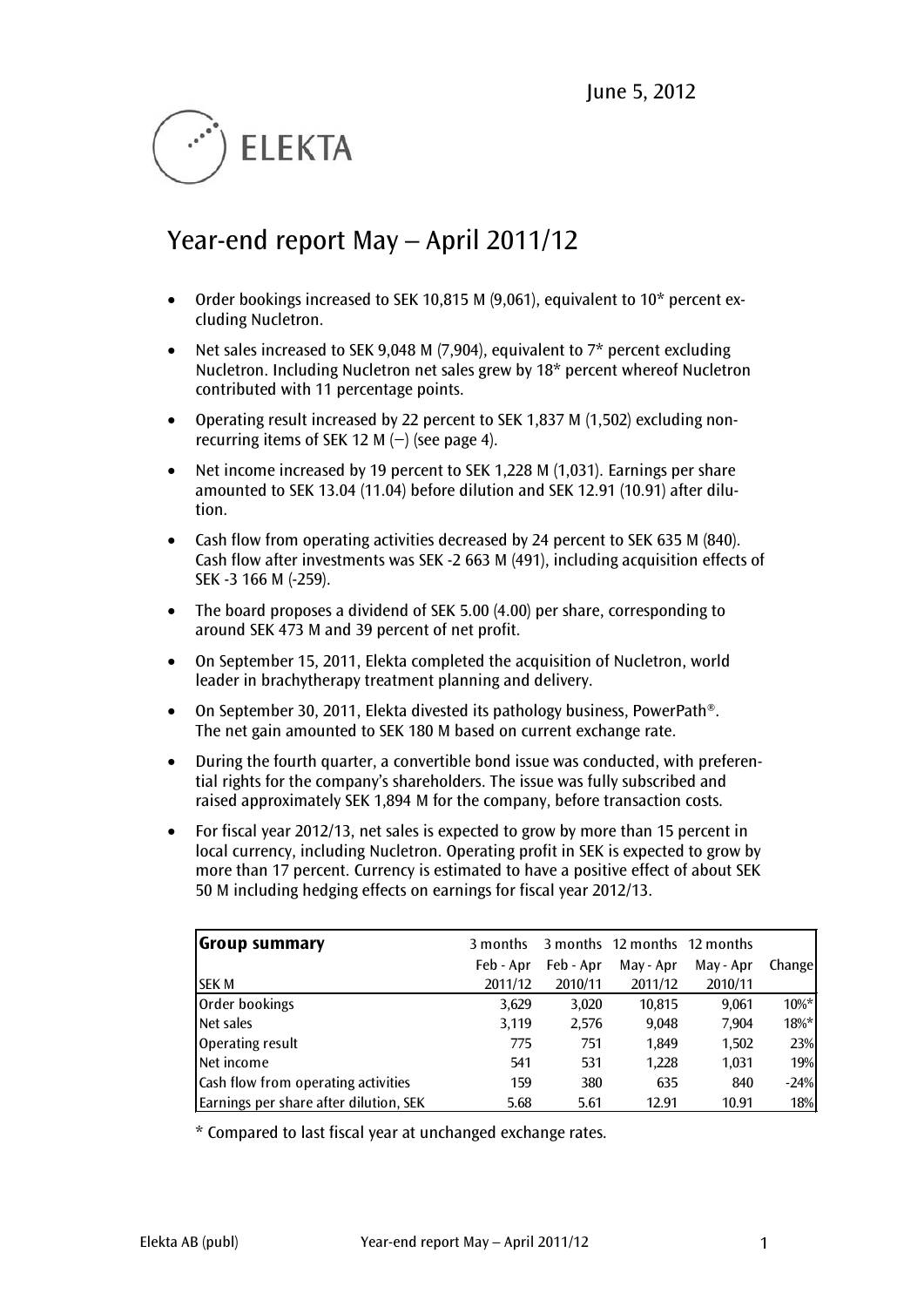#### **President and CEO comments**

I am delighted with and proud of Elekta's performance in the fourth quarter and for the full-year 2011/12. Our focus on continuously advancing cancer care solutions in cooperation with our customers, combined with strategic investments in emerging markets, generated favorable results. Fourth-quarter order bookings rose 11\* percent and to 10\* percent for the full-year. The full-year trend was particularly strong in North and South America with an increase of 11\* percent, and in Asia, where order bookings rose 14\* percent. Our assessment is that we are growing faster than the market as a whole and thus strengthening our market position.

During the fourth quarter, we received clearance to CE mark our new multi-leaf collimator Agility, enabling patients in Europe to now benefit from treatments using the new solution. Agility is a revolutionary system aimed at improving cancer treatment and entails significant advantages for both patients and hospitals. In the US, we have applied for 510(k) clearance of Agility.

Similar to the preceding quarter, deliveries in the fourth quarter were favorable and net sales rose 11\* percent. For the full-year, including Nucletron, growth in local currencies totaled 18 percent, of which the acquisition of Nucletron accounted for about 11 percentage points.

The operating result rose 22 percent for the full-year. Nucletron contributed with approximately 13 percentage points to the increase. The operating margin improved by one percentage point to 20 percent, primarily as a result of the leveraging that higher volumes have on the fixed cost base.

The initial phase of the strategic review of Elekta's MEG operations is completed. We remain strongly committed to the clinical MEG community and when improvements have been fully implemented, we assume strengthened financial performance.

Elekta foresees significant potential for further growth, both through expansion in emerging markets and through improved market positions in established markets. Looking to the year ahead, we believe that market demand will generally remain favorable. The trend in emerging markets is expected to be strong and the positive trend in North America is expected to continue. The recent financial debt crisis in Europe is assessed as only having had a limited impact on market conditions so far. The demand scenario in Europe is mixed, with a continued robust trend in northern regions and in emerging markets, while the trend in southern regions is expected to be weaker. The recent announcement by one of the major competitors to exit the market for linear accelerators is expected to further improve Elekta's growth opportunities.

Elekta is stronger than ever and I am looking forward to the coming fiscal year with confidence. We will continue our efforts to improve our cancer care solutions with a focus on patients and continue to pursue our growth strategy. For the fiscal year 2012/13, net sales is expected to grow by more than 15 percent in local currency, including Nucletron. The operating result in SEK is expected to grow by more than 17 percent. Currency is estimated to have a positive effect of about SEK 50 M. We look forward to even more patients gaining access to advanced cancer care for cure and a better quality of life.

Tomas Puusepp President and CEO

\*Excluding Nucletron and based on unchanged exchange rates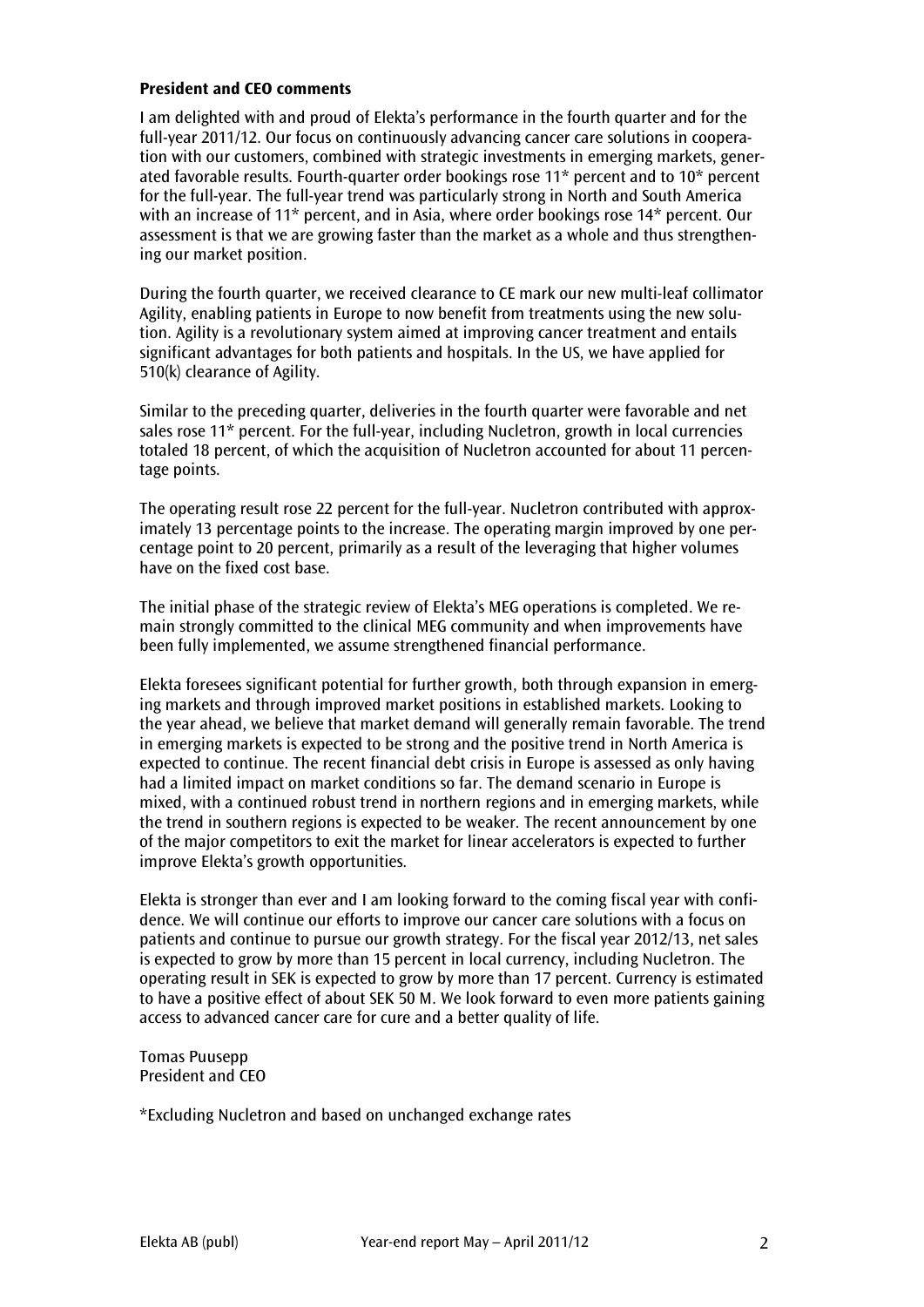## **Order bookings and order backlog**

Order bookings increased 19 percent to SEK 10,815 M (9,061). Order bookings increased 10 percent excluding Nucletron and based on unchanged exchange rates. Order bookings during the fourth quarter amounted to SEK 3,629 M (3,020).

Order backlog was SEK 10,546 M, compared to SEK 8,147 M on April 30, 2011. Order backlog is converted at closing exchange rates. The translation of the backlog at exchange rates on April 30, 2012 compared to exchange rates on April 30, 2011 resulted in a positive translation difference of SEK 699 M.

| <b>Order bookings</b>          |           | 3 months 3 months |        |           | 12 months 12 months |         |
|--------------------------------|-----------|-------------------|--------|-----------|---------------------|---------|
|                                | Feb - Apr | Feb - Apr         | Change | May - Apr | May - Apr           | Changel |
| <b>ISEK M</b>                  | 2011/12   | 2010/11           |        | 2011/12   | 2010/11             |         |
| North and South America        | 1.487     | 1.186             | 25%    | 4.081     | 3,507               | 16%     |
| Europe, Middle East and Africa | 1.074     | 1.018             | 6%     | 3,653     | 3,077               | 19%     |
| Asia Pacific                   | 1.068     | 816               | 31%    | 3,081     | 2.477               | 24%     |
| <b>Group</b>                   | 3,629     | 3.020             | 20%    | 10,815    | 9,061               | 19%     |

## **Market development**

## *Region North and South America*

Order bookings continued to trend positively and increased by 25 in the quarter and by 16 percent for the year. Excluding Nucletron and based on unchanged exchange rates, order bookings increased with 20 percent in the quarter and by 11 percent for the year.

In the North American market, demand strengthened for radiotherapy solutions. This was primarily attributable to a rising incidence of cancer among a growing and aging population, as well as the need for investments to replace the large installed base of linear accelerators. Elekta's North American order bookings rose 13 percent for the full-year, excluding Nucletron and based on unchanged exchange rates. Elekta has been entrusted with delivering radiotherapy solutions to a number of major customers in North America, including US Oncology. Elekta is the second-largest player in the North American market and is deemed to be growing faster than the market as a whole.

Like other emerging markets, the South American market is driven by a substantial capacity shortage of treatment and an increased focus on improving cancer care. Elekta's order bookings grew strongly in South America during the fourth quarter. When combined with Elekta's increasing presence in selected countries, this level of progress supports the company's growth prospects on this continent.

The contribution margin for the region was 37 percent (34).

## *Region Europe, Middle East and Africa*

Order bookings increased by 6 percent during the quarter and by 19 percent for the year. Excluding Nucletron and based on unchanged exchange rates, order bookings decreased by 8 percent during the quarter (increase of 35 percent in the year-earlier period), but rose by 5 percent for the year.

The market trend was mixed, with favorable growth in northern regions of Europe and in emerging markets. Order bookings for the year were particularly strong in the UK and Germany. The southern regions of Europe and the North African countries experienced a weaker trend.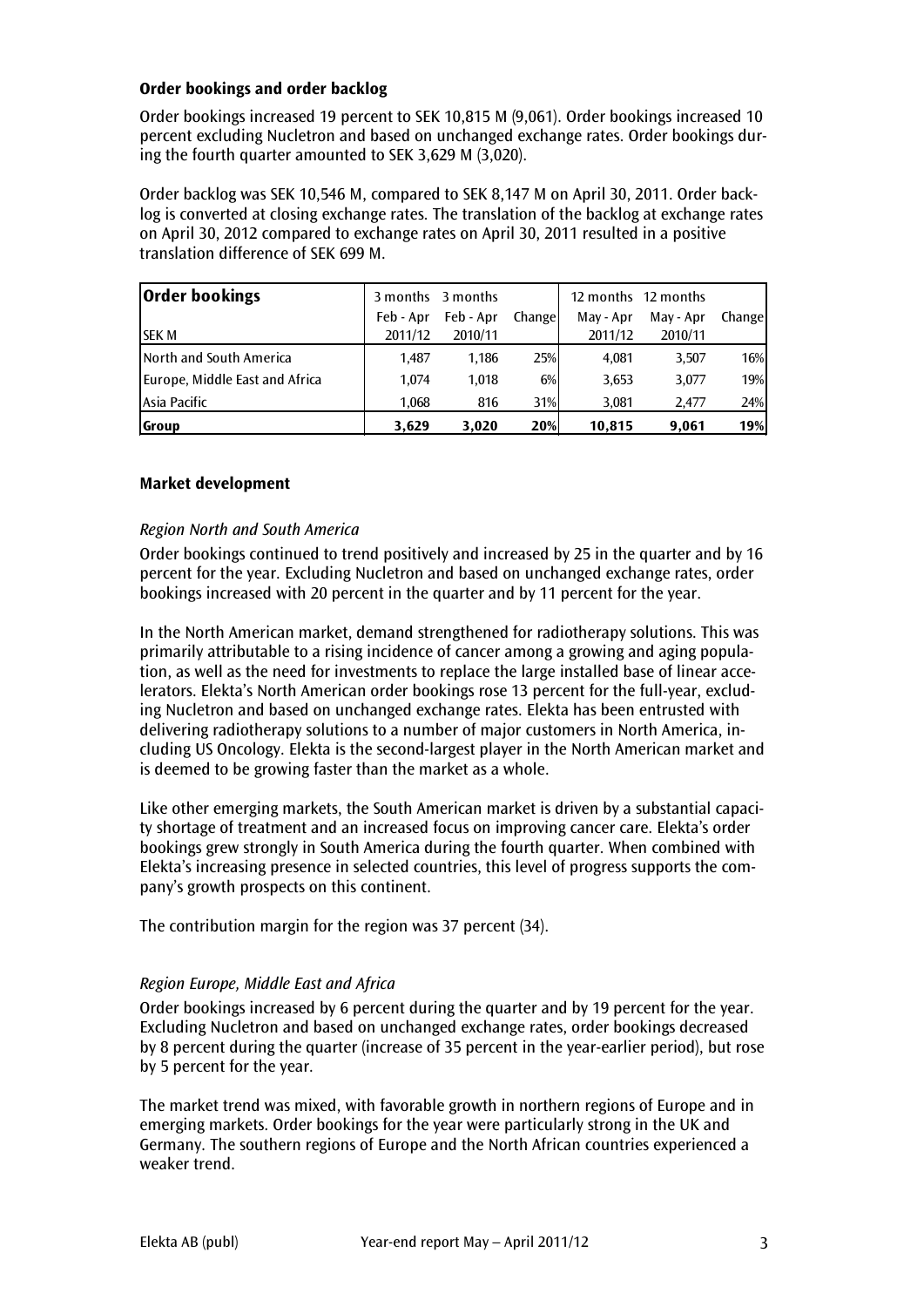Emerging markets are generally characterized by a rising incidence of cancer and a lack of linear accelerator capacity. During the year, Elekta secured substantial orders from Russia.

The long-term, sustainable growth rate is expected to continue, particularly as a result of strong emerging markets in Eastern Europe and the Middle East.

The contribution margin for the region was 35 percent (33).

#### *Region Asia Pacific*

The trend in order bookings was strong rising by 31 percent in the quarter and 24 percent for the year. Excluding Nucletron and based on unchanged exchange rates order bookings rose 19 percent during the quarter and 14 percent for the full-year.

In general, the region is characterized by a major capacity shortage of treatment, although countries including Australia, Japan, Taiwan, Hong Kong and Singapore have highly developed healthcare systems. Elekta is the market leader, and by maintaining a focus on growth, the company is well positioned to support care providers in these countries in their endeavor to advance and enhance cancer care. Order bookings were highly favorable in China and India, in which Elekta is the leader in radiotherapy.

The demand trend in Japan gave positive indications during the fourth quarter. Elekta has a strong presence in neurosurgery and software and is well positioned to increase its market share in oncology. In Japan, only 25-30 percent of cancer patients receive radiation therapy, compared with more than 50 percent in Europe.

The contribution margin for the region was 32 percent (32).

#### **Net sales**

Net sales increased 14 percent to SEK 9,048 M (7,904) equivalent to 18 percent based on unchanged exchange rates. Excluding Nucletron and based on unchanged exchange rates, net sales grew by 7 percent.

| Net sales                      | 3 months 3 months |           |            |           | 12 months 12 months |        |
|--------------------------------|-------------------|-----------|------------|-----------|---------------------|--------|
|                                | Feb - Apr         | Feb - Apr | Change     | May - Apr | May - Apr           | Change |
| <b>ISEK M</b>                  | 2011/12           | 2010/11   |            | 2011/12   | 2010/11             |        |
| <b>North and South America</b> | 1.009             | 821       | 23%        | 3,122     | 2,818               | 11%    |
| Europe, Middle East and Africa | 1.131             | 913       | 24%        | 3,206     | 2,795               | 15%    |
| Asia Pacific                   | 979               | 842       | 16%        | 2.720     | 2.291               | 19%    |
| <b>Group</b>                   | 3,119             | 2.576     | <b>21%</b> | 9,048     | 7.904               | 14%    |

#### **Earnings**

Operating result excluding non-recurring items increased 22 percent to SEK 1,837 M (1,502). The increase is mainly related to higher volumes. The effect from changes in exchange rates was negative of approximately SEK 100 M. Gross margin amounted to 47 percent (46). Operating margin amounted to 20 percent (19). Selling and administrative expenses equaled to 20 (22) percentage of net sales.

Non-recurring items comprise transaction costs and restructuring costs related to the acquisition of Nucletron of SEK -168 M (-) and net gain from the divestment of the pathology business of SEK 180 M (-) based on current exchange rate.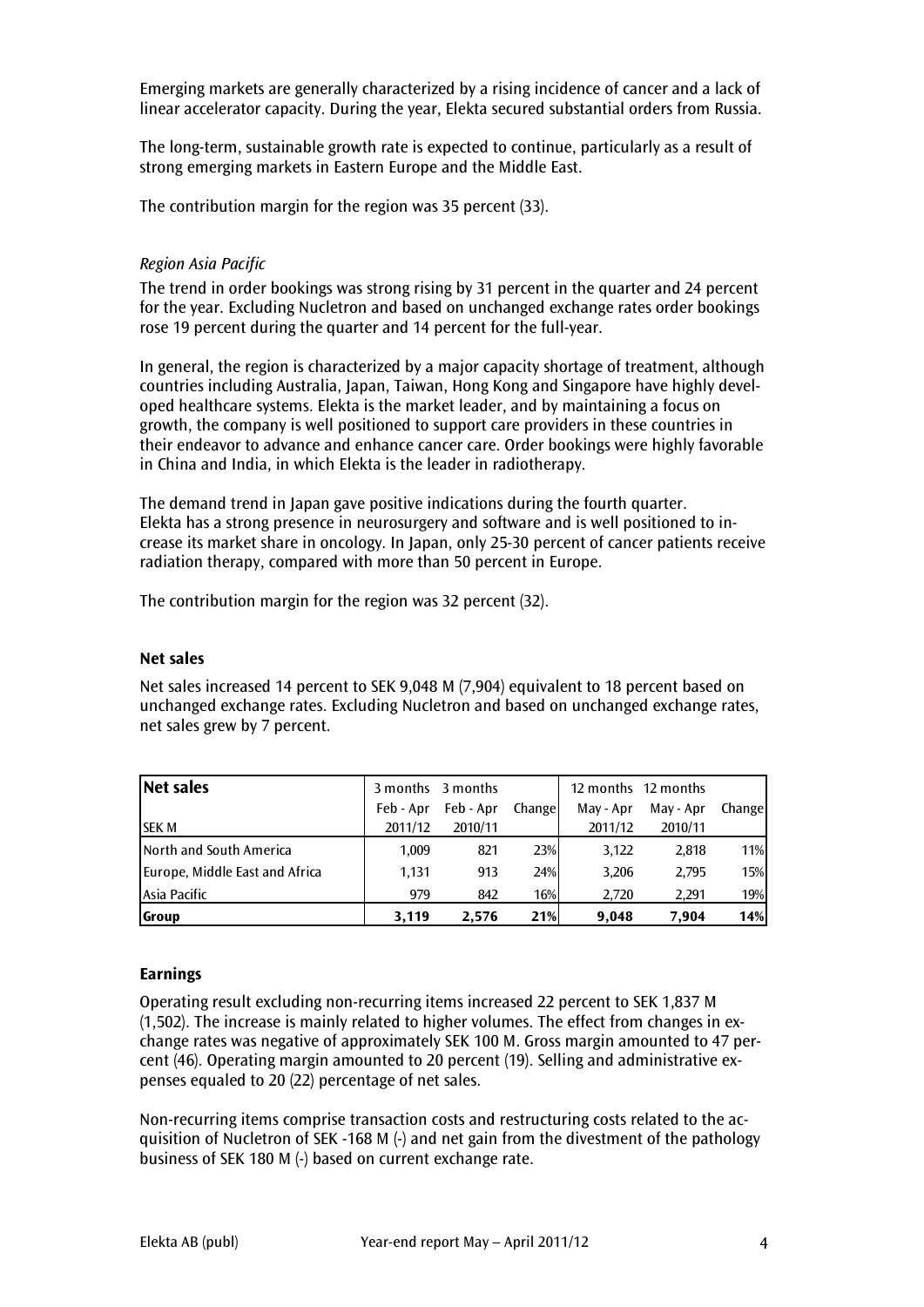Research and development expenditures, before capitalization of development costs, increased to SEK 778 M (638) equal to 9 percent (8) of net sales.

Costs for Elekta's ongoing incentive programs amounted to SEK 35 M (47).

The change in unrealized exchange rate effects from cash flow hedges amounted to SEK -94 M (62) and is reported in other comprehensive income. Closing balance of unrealized exchange rate effects from cash flow hedges in shareholders' equity was SEK 34 M (128 on April 30, 2011) exclusive of tax.

Net financial items amounted to SEK -141 M (-38). The change over last year is mainly due to the financing of the acquisition of Nucletron.

Income before tax amounted to SEK 1,708 M (1,464). Tax expense amounted to SEK 480 M (433) or 28 percent (30). Net income amounted to SEK 1,228 M (1,031).

Earnings per share amounted to SEK 13.04 (11.04) before dilution and SEK 12.91 (10.91) after dilution.

Return on shareholders' equity amounted to 29 percent (30) and return on capital employed amounted to 28 percent (35).

#### **Investments and depreciation**

Investments in intangible and tangible fixed assets amounted to SEK 432 M (274). Amortization of intangible assets and depreciation of tangible fixed assets amounted to SEK 295 M (241). Capitalization of development costs and amortization of capitalized development costs amounted to net SEK 201 M (92), of which 174 M (86) relates to the R&D function. Capitalization within the R&D function amounted to SEK 246 M (148) and amortization to SEK 72 M (62).

#### **Liquidity and financial position**

Cash flow from operating activities was SEK 635 M (840). Cash flow after investments amounted to SEK -2 663 M (491), including business combinations, business divestment and investment in associate of net SEK -3 166 M (-259). Cash conversion was 33 percent (59). In cash flow from operating activities, SEK 170 M is included related to restructuring and transaction costs associated with the acquisition of Nucletron. Cash and cash equivalents amounted to SEK 1,895 M (1,363) and interest-bearing liabilities amounted to SEK 4,530 M (881). Thus, net debt amounted to SEK 2,635 M (net cash 482). Net debt/equity ratio was 0.53 (-0.13).

#### **Shares**

During the year 1,010,147 new Series B shares were subscribed through exercise of warrants distributed within the framework of the established employee option programs. Total number of registered shares on April 30, 2012 was 95,249,816 divided between 3,562,500 A-shares and 91,687,316 B-shares.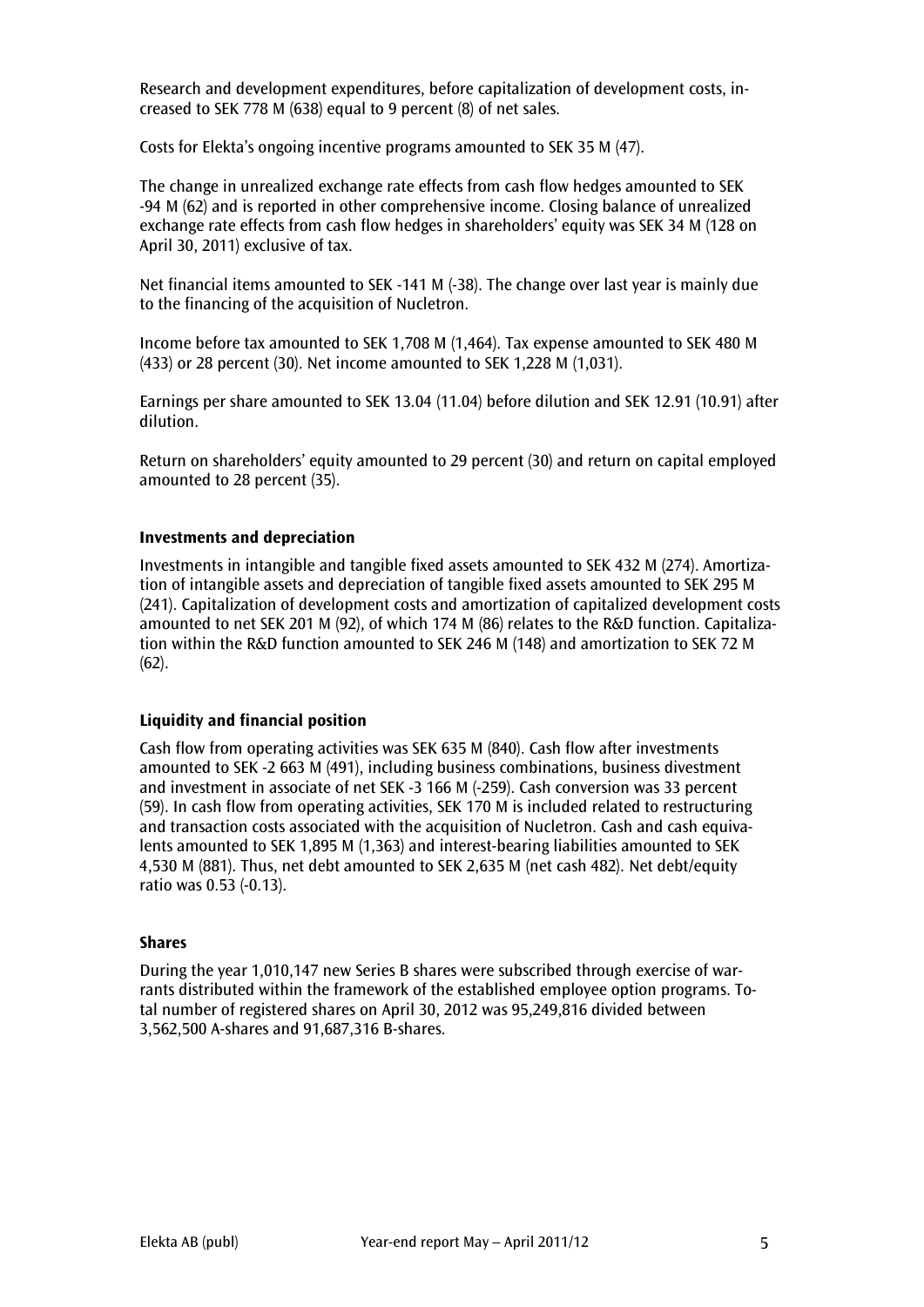## **Employees**

The average number of employees was 3,162 (2,621). The average number of employees in the Parent Company was 22 (22).

The number of employees on April 30, 2012 totaled 3,366 (2,760).

The acquisition of Nucletron has contributed to an increase of approximately 500 employees.

## **Risks and uncertainties**

A weak economic development and high levels of public debt might, for some markets, mean less availability of financing for private customers and reduced future health care spending by the governments.

Elekta's ability to deliver treatment equipment is to a large extent dependent on customers' readiness to receive the delivery and to pay within the agreed timeframe. This results in a risk of delayed deliveries and corresponding delayed revenue recognition.

The Group's credit risks are normally limited since customer operations are, to a large extent, financed either directly or indirectly by public funds.

The recent financial debt crisis in Europe is assessed as only having had a limited impact on market conditions so far.

In its operations Elekta is subject to a number of financial risks primarily related to exchange rate fluctuations. In the short term the effect of currency movements is reduced through forward contracts. Hedging is conducted on the basis of expected net sales over a period of up to 24 months. The scope of the hedging is determined by the Company's assessment of currency risks.

Product safety issues and the regulatory approval processes in various countries constitute a risk since they could delay the ability of introducing products into the countries concerned.

A description of the generic risks and uncertainties in Elekta's business can be found in the Annual Report 2010/11 on page 63 and in note 2.

#### **Acquisition of Nucletron**

On September 15, 2011, Elekta acquired 100 percent of the shares as well as votes in Nucletron (New Nucletron Company B.V.), with registered office in Veenendaal, the Netherlands. Nucletron is world leading in brachytherapy, treatment planning and delivery. The acquisition cost amounted to SEK 3,385 M (EUR 373 M). Goodwill and identifiable intangible assets, mainly customer relationships and certain technology, amount to SEK 3,513 M (EUR 387 M) according to the purchase price allocation. Elekta has consolidated Nucletron from September 15, 2011. From the date of acquisition Nucletron has contributed with order bookings of SEK 1,182 M, net sales of SEK 873 M and operating result of SEK 189 M. Transaction costs related to the acquisition have been expensed when incurred and amount to approximately SEK 40 M. Restructuring costs are expected to amount to SEK 130 M of which SEK 128 M have been expensed in the post-acquisition period. Elekta expects the integrated businesses to generate both revenue and cost synergies. Annual cost synergies have been estimated to approximately SEK 75 M and are expected to be realized in fiscal year 2012/13.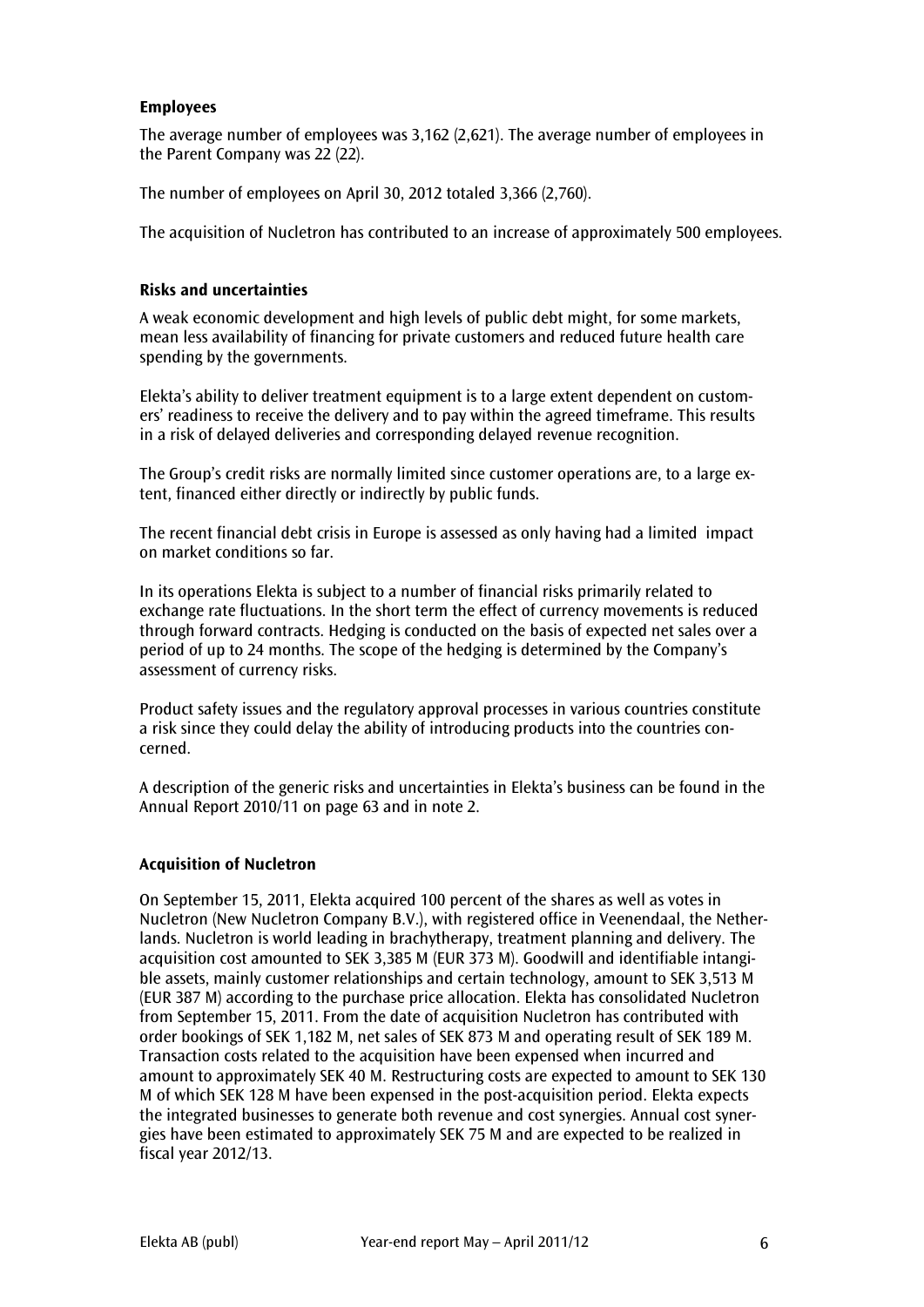| <b>Purchase price and goodwill:</b> |
|-------------------------------------|
|-------------------------------------|

| T ALCHASC PLICE AND SUVAWING                                             |          |        |
|--------------------------------------------------------------------------|----------|--------|
| Cash paid                                                                | 3,385    | 373    |
| Total purchase price                                                     | 3,385    | 373    |
| Reduced by fair value of acquired net assets                             | $-1,088$ | $-120$ |
| Goodwill                                                                 | 2,297    | 253    |
|                                                                          |          |        |
| Acquired assets and liabilities according to purchase price allocations: |          |        |
| Intangible assets                                                        | 1,216    | 134    |
| Other non-current assets                                                 | 157      | 17     |
| Inventories                                                              | 94       | 10     |
| <b>Receivables</b>                                                       | 438      | 48     |
| Cash and cash equivalents                                                | 55       | 6      |
| <b>Provisions</b>                                                        | $-319$   | $-35$  |
| <b>Other liabilities</b>                                                 | -543     | -60    |
| Non-controlling interests                                                | $-10$    | $-1$   |
| Fair value of acquired net assets                                        | 1,088    | 120    |
|                                                                          |          |        |
| Effect on cash and cash eqvivalents:                                     |          |        |
| Purchase price settled in cash                                           | $-3,386$ | $-373$ |
| Cash and cash equivalents in acquired operations                         | 55       | 6      |
| <b>Total effect on Group cash and cash equivalents</b>                   | $-3,331$ | -367   |

#### **Divestment of the pathology business**

On September 30, 2011, Elekta divested its Anatomic Pathology Information System business, marketed under the brand name PowerPath®. The consideration amounted to USD 30.5 M, through an asset deal on a cash and debt-free basis. The buyer was Sunquest Information Systems, Inc., a U.S. based company providing closely related diagnostic IT solutions. During fiscal year 2010/11 the Pathology Information System generated revenues of approximately SEK 80 M and operating result of SEK 19 M with 44 employees in the U.S. The capital gain amounted to SEK 180 M before tax based on current exchange rate.

### **Other significant events during the period**

On May 5, 2011, Elekta strengthened its long term loan financing by entering into a private placement agreement with U.S. institutional investors. The transaction amount was USD 200 million with tenors between seven and twelve years.

On July 8, 2011, Elekta extended its financing through a revolving credit facility of SEK 1,000 M. The tenor is one year with an option to prolong for another year.

On November 8, 2011, Elekta signed a three-year loan agreement of SEK 400 M with AB Svensk Exportkredit, to further strengthen Elekta's funding through diversification and to have a longer maturity profile.

#### *Issue of convertible bonds with preferential rights for Elekta's shareholders* Elekta has issued convertible bonds with preferential rights for the company's shareholders. The issue raised approximately SEK 1,894 M for the company, before transaction costs.

Elekta issued the convertible bonds to be able to capture the growth opportunities the company sees both through expansion in emerging markets and through improved market positions in established markets. In addition, Elekta continually evaluates potential acquisition targets.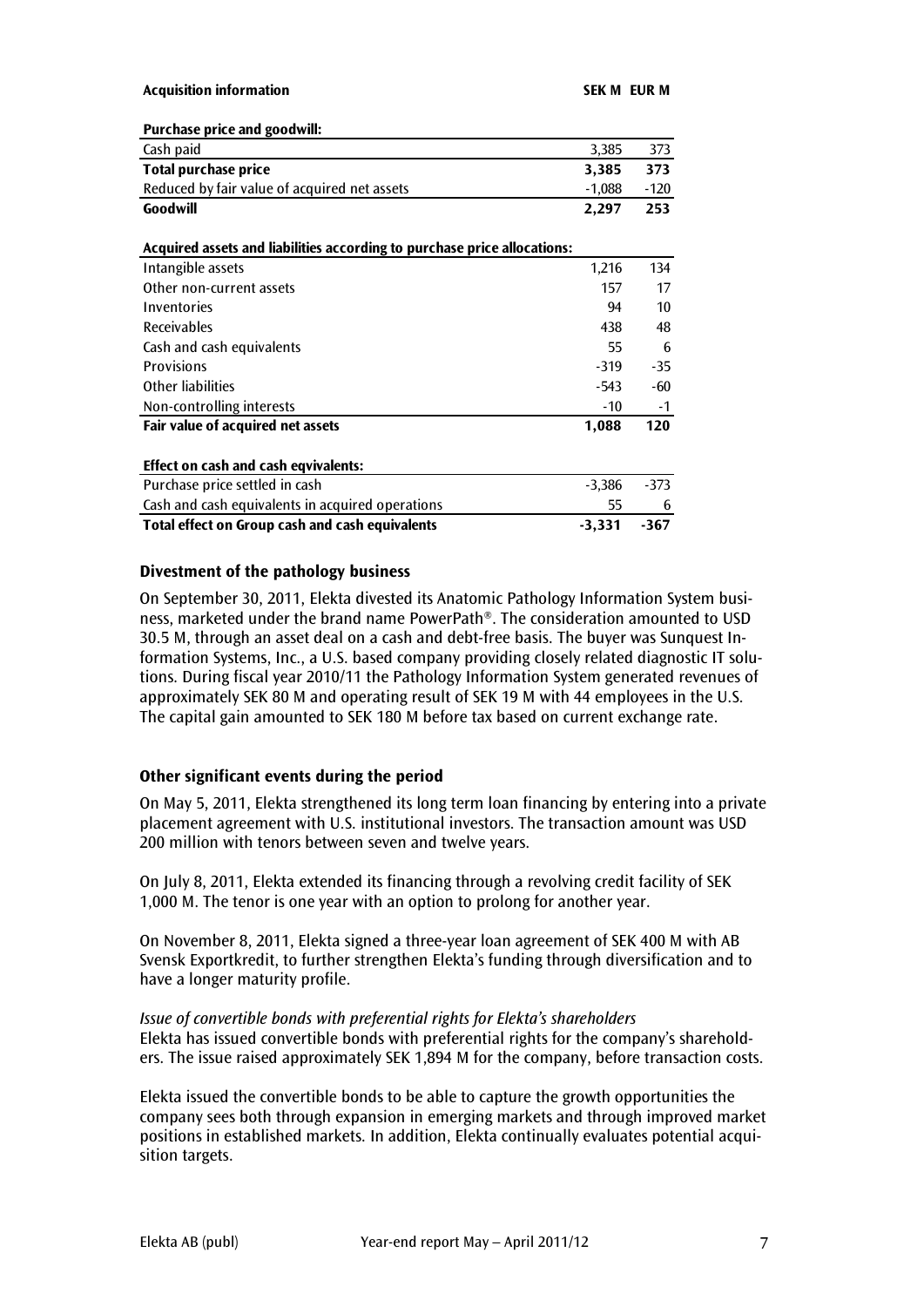## *Strategic review of magnetoencephalography (MEG)*

The initial phase of the strategic review of Elekta's MEG operations is completed. Elekta remains strongly committed to the clinical MEG community and when improvements have been fully implemented, strengthened financial performance is assumed.

## **Significant events after the end of the fiscal year**

*Changes in Elekta's Executive Management* 

- Johan Sedihn has been appointed Chief Operating Officer. Johan is currently Executive Vice President (EVP) Oncology.
- Bill Yaeger has been appointed EVP Oncology. Bill comes from Oncology Services International where he was CEO.
- Olof Sandén, EVP and head of region Europe, Africa, Latin America and the Middle East, has decided to leave Elekta. Tomas Puusepp, president and chief executive, will take over his responsibilities on an interim basis.
- John Lapré, currently VP R&D Brachytherapy, has been appointed EVP Brachytherapy. He will succeed Jos Lamers who has decided to leave Elekta.

These changes will be effective immediately.

## **Dividend and split**

In accordance with the company's dividend policy, the Board proposes a dividend of SEK 5.00 (4.00) per share for 2011/12, corresponding to approximately SEK 473 M and 39 percent of net profit.

The Board intends to propose to the Annual General Meeting to renew the authorization for the Board to repurchase a maximum of 10 percent of the number of shares outstanding in Elekta AB.

The Board also intends to propose to the Annual General Meeting a split of the Elekta share of 4:1. The purpose is to facilitate increased liquidity and turnover in the share.

#### **Outlook for fiscal year 2012/13**

For fiscal year 2012/13, net sales is expected to grow by more than 15 percent in local currency, including Nucletron. Operating profit in SEK is expected to grow by more than 17 percent. Currency is estimated to have a positive effect of about SEK 50 M including hedging effects on earnings for fiscal year 2012/13.

Stockholm, June 5, 2012

Tomas Puusepp President and CEO

*This report has not been reviewed by the company´s auditors.*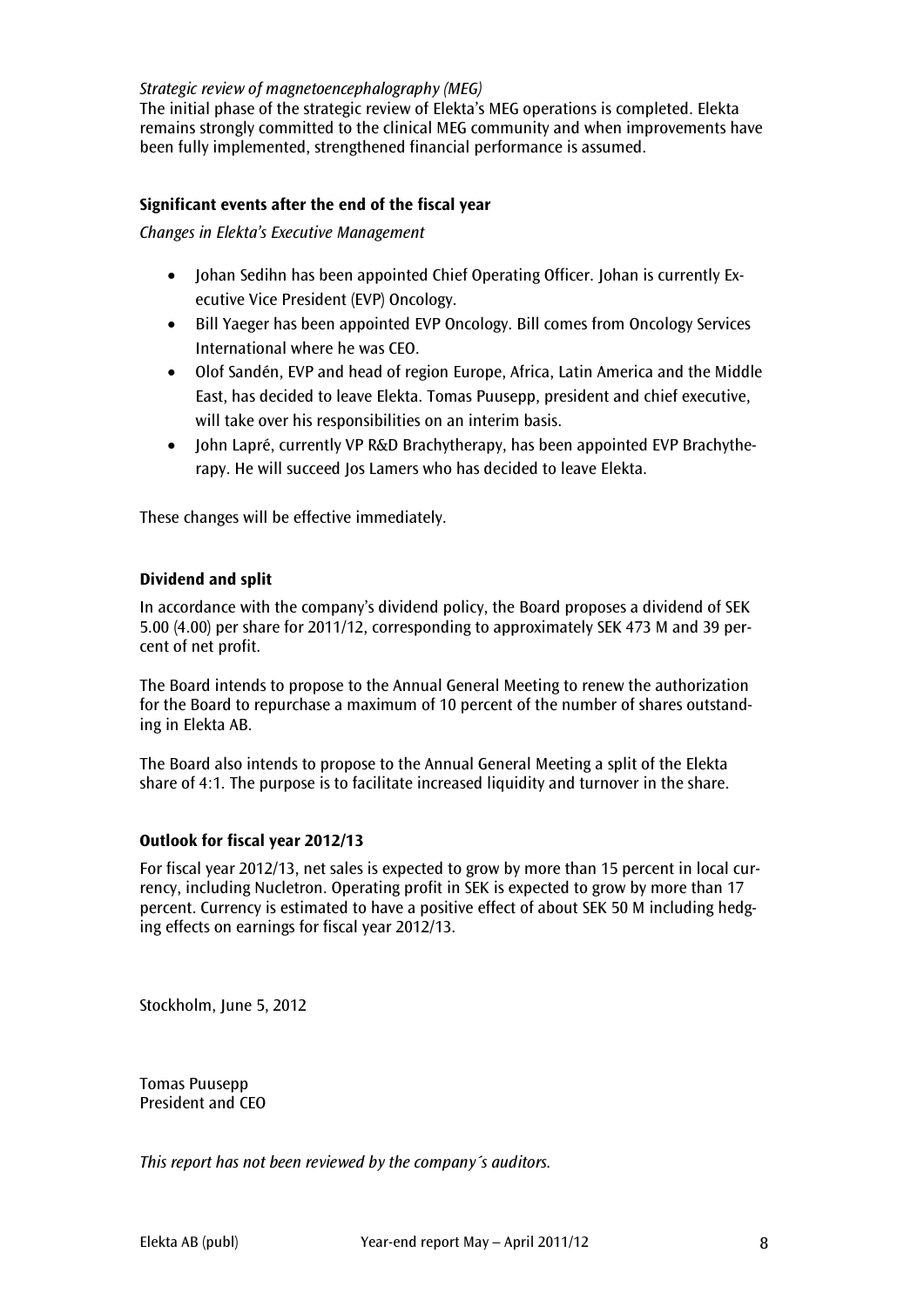## **Elekta's year-end report conference call**

Elekta will host a telephone conference 10.00-11.00 CET on June 5, with President and CEO Tomas Puusepp and CFO Håkan Bergström.

To take part in the conference call, please dial in about 5-10 minutes in advance and use the access code 917247. Swedish dial-in number: +46 (0)8 5052 0110, UK dial-in number: +44 (0)20 7162 0077, US dial-in number: + 1 334 323 6201.

The telephone conference will also be broadcasted over the Internet (listen only). Please use the link [http://webeventservices.reg.meeting-stream.com/64156\\_elekta](http://webeventservices.reg.meeting-stream.com/64156_elekta)

## **Financial information**

Interim report May – July 2012/13 September 4, 2012 Annual General Meeting 2012 September 4, 2012 Interim report May – October 2012/13 December 4, 2012

## **For further information, please contact:**

Håkan Bergström, CFO, Elekta AB (publ) +46 8 587 25 547, hakan.bergstrom@elekta.com

Stina Thorman, Vice President Corporate Communications, Elekta AB (publ) 08 587 254 37, stina.thorman@elekta.com

Johan Andersson Melbi, Investor Relations Manager, Elekta AB (publ) +46 8 587 25 415, [johan.anderssonmelbi@elekta.com](mailto:johan.anderssonmelbi@elekta.com)

#### **Elekta AB (publ)**

Corporate registration number 556170-4015 Box 7593, SE 103 93 Stockholm, Sweden

The above information is such that Elekta AB (publ) shall make public in accordance with the Securities Market Act and/or the Financial Instruments Trading Act. The information was published at 07.30 CET on June 5, 2012.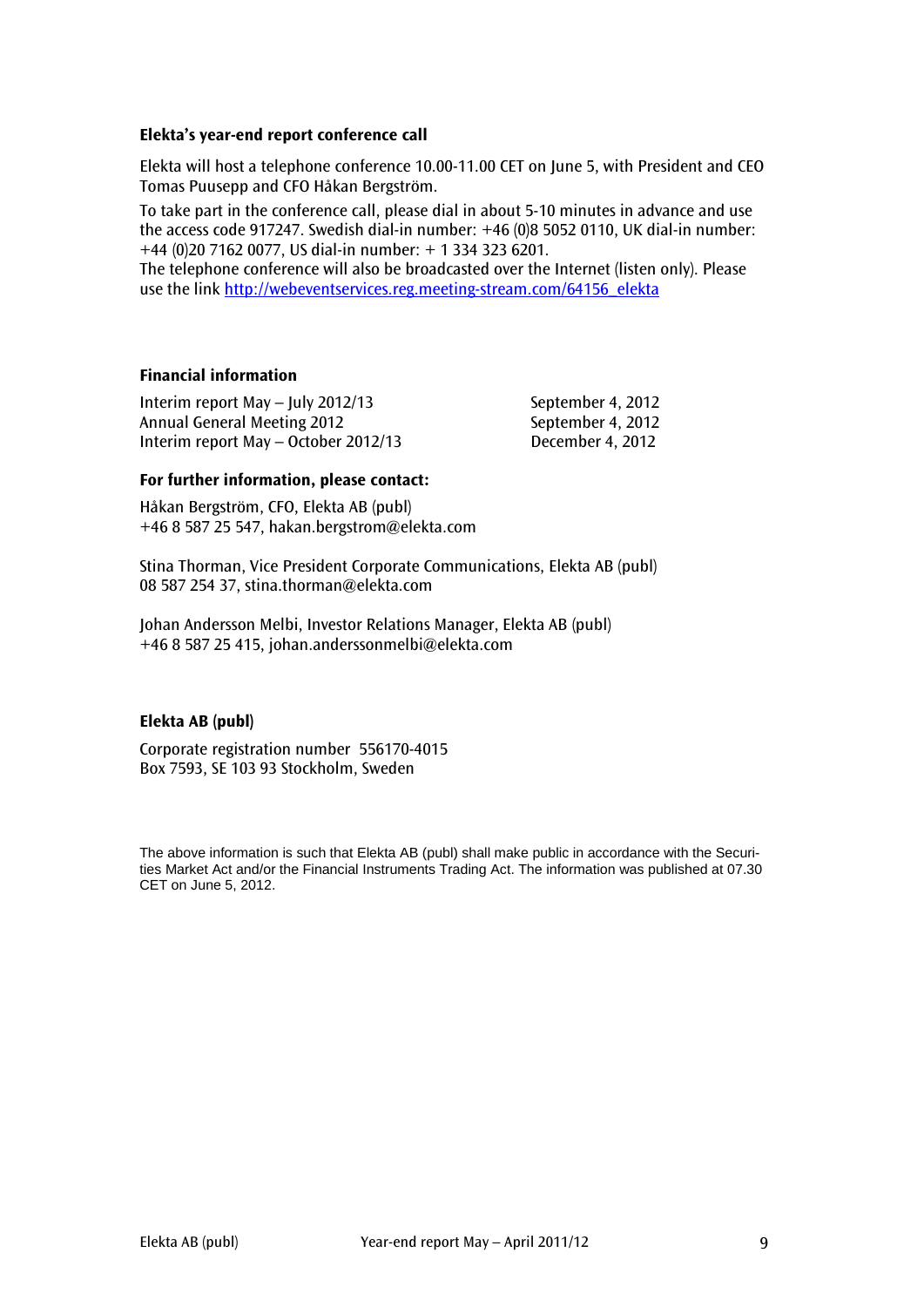## **Accounting principles**

This interim report is prepared, with regard to the Group, according to IAS 34 and the Swedish Annual Accounts Act and, with regard to the Parent Company, according to the Swedish Annual Accounts Act and RFR 2. The accounting principles applied correspond to those presented in the Annual Report 2010/11 with exceptions related to a limited number of revised standards and interpretations which are effective and applied from the fiscal year 2011/12. The changes have not had any material impact on the financial reports.

In April, 2012, Elekta issued convertible bonds with preferential rights for the company's shareholders. A convertible loan is, in accordance with IFRS, recognized as a compound financial instrument divided into a liability component and an equity component. Upon initial recognition of the convertible bond, the fair value of the liability component is determined based on the present value of the contractually determined stream of cash flows based on a discount rate determined from the market rate of comparable instruments without the conversion option. Subsequent to initial recognition, the liability component is measured based on its amortized cost, using the effective interest method. The carrying value of the liability component gradually approaches the nominal value of the convertible loan. The gradual increase in the liability component is recognized in the income statement as interest expense and the total interest expense of the convertible loan therefore includes the gradual increase in the liability component as well as the cash coupon. The equity component is calculated as the difference between the nominal value of the convertible loan and the initially recognized liability component. The equity component is carried at a fixed value in shareholders' equity. Transaction costs related to the issue of the convertible loan are distributed between the liability and equity component in proportion to the distribution of the issue proceeds. The transaction costs are included in the calculation of amortized cost, using the effective interest method, and are expensed over the term of the convertible loan.

| <b>Exchange rates</b> |           |         | Average rate        |         | <b>Closing rate</b> |         |        |  |
|-----------------------|-----------|---------|---------------------|---------|---------------------|---------|--------|--|
|                       |           |         | May - Apr May - Apr | Changel | Apr 30,             | Apr 30, | Change |  |
| Country               | Currencyl | 2011/12 | 2010/11             |         | 2012                | 2011    |        |  |
| Euroland              | 1 EURI    | 9.019   | 9.220               | $-2%$   | 8.900               | 8.911   | 0%     |  |
| <b>Great Britain</b>  | 1 GBP     | 10.514  | 10.848              | $-3%$   | 10.943              | 10.010  | 9%     |  |
| Japan                 | 1   PY    | 0.084   | 0.082               | 2%      | 0.084               | 0.074   | 13%    |  |
| <b>United States</b>  | 1 USD     | 6.604   | 6.949               | $-5%$   | 6.721               | 6.005   | 12%    |  |

Regarding foreign group companies, order bookings and income statement are translated at average exchange rates for the reporting period while order backlog and balance sheet are translated at closing exchange rates.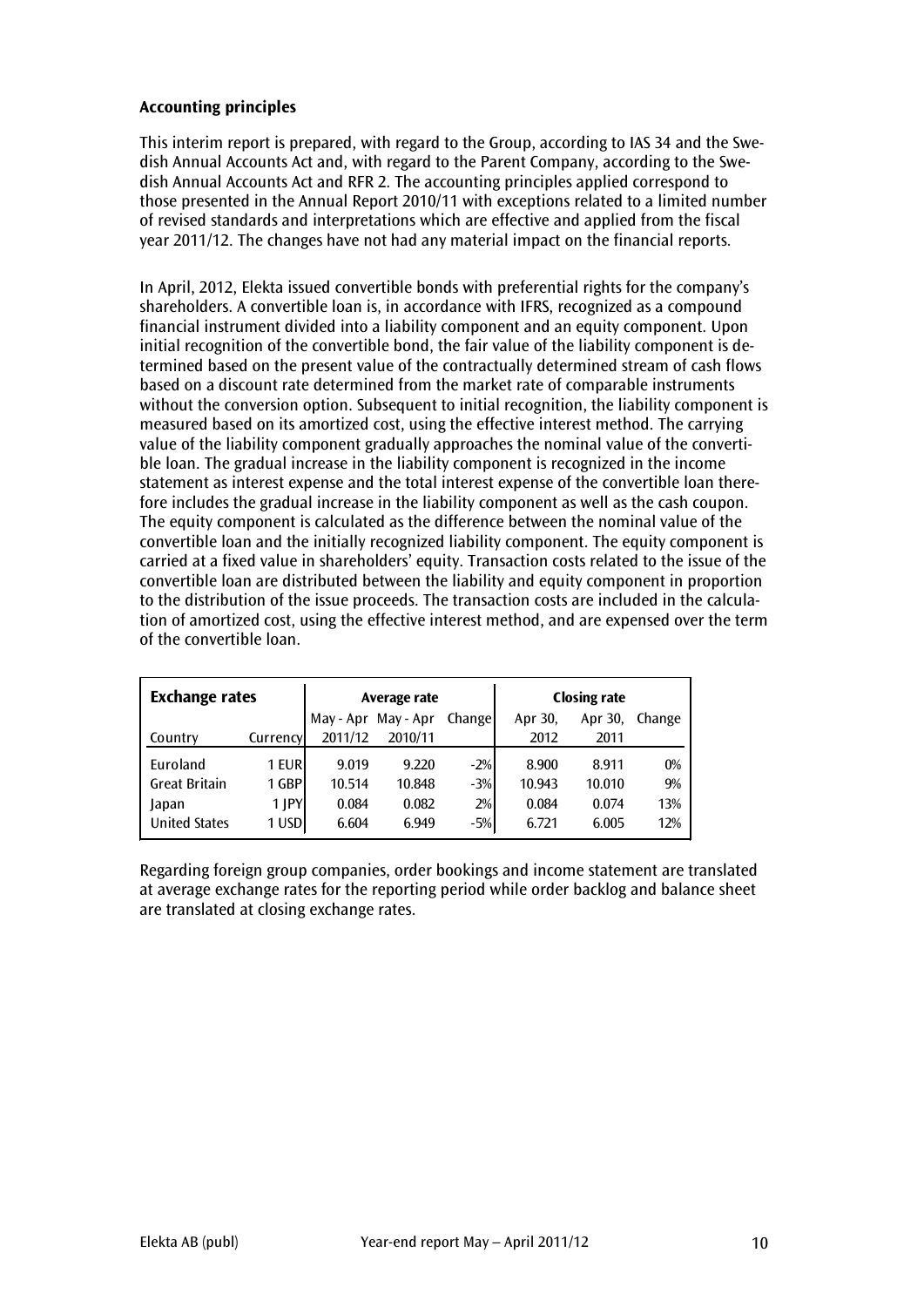| <b>SEK M</b>                                                           | 3 months             | 3 months             | 12 months            | 12 months            |
|------------------------------------------------------------------------|----------------------|----------------------|----------------------|----------------------|
| Income statement                                                       | Feb - Apr<br>2011/12 | Feb - Apr<br>2010/11 | May - Apr<br>2011/12 | May - Apr<br>2010/11 |
| Net sales                                                              | 3,119                | 2,576                | 9,048                | 7,904                |
| Cost of products sold                                                  | $-1,601$             | $-1,332$             | $-4,831$             | $-4,237$             |
| Gross income                                                           | 1,518                | 1,244                | 4,217                | 3,667                |
| Selling expenses                                                       | $-299$               | $-243$               | $-1,084$             | $-957$               |
| Administrative expenses                                                | $-195$               | $-189$               | $-754$               | $-749$               |
| R&D expenses                                                           | $-161$               | $-140$               | $-604$               | $-552$               |
| Exchange rate differences                                              | 7                    | 79                   | 62                   | 93                   |
| Operating result before non-recurring items                            | 870                  | 751                  | 1,837                | 1,502                |
| Transaction and restructuring costs<br>Net gain from divested business | $-92$<br>$-3$        |                      | $-168$<br>180        |                      |
| <b>Operating result</b>                                                | 775                  | 751                  | 1,849                | 1,502                |
| Result from participations in associates                               | 3                    | 8                    | $-1$                 | $-1$                 |
| Interest income                                                        | 10                   | 9                    | 45                   | 26                   |
| Interest expenses and similar items<br>Exchange rate differences       | $-53$<br>3           | $-17$<br>$-1$        | $-200$<br>15         | -58<br>-5            |
| Income before tax                                                      | 738                  | 750                  | 1,708                | 1,464                |
| Income taxes                                                           | $-197$               | $-219$               | $-480$               | -433                 |
| Net income                                                             | 541                  | 531                  | 1,228                | 1,031                |
| Net income attributable to:                                            |                      |                      |                      |                      |
| Parent Company shareholders                                            | 544                  | 531                  | 1,227                | 1,031                |
| Non-controlling interests                                              | $-3$                 | $\bf{0}$             | 1                    | $\bf{0}$             |
|                                                                        |                      |                      |                      |                      |
| Earnings per share before dilution, SEK                                | 5.73                 | 5.67                 | 13.04                | 11.04                |
| Earnings per share after dilution, SEK                                 | 5.68                 | 5.61                 | 12.91                | 10.91                |
| Statement of comprehensive income                                      |                      |                      |                      |                      |
| Net income                                                             | 541                  | 531                  | 1,228                | 1,031                |
| Other comprehensive income:                                            |                      |                      |                      |                      |
| Revaluation of cash flow hedges                                        | 31                   | 18                   | $-94$                | 62                   |
| Translation differences from foreign operations                        | 6                    | $-116$               | 171                  | $-322$               |
| Hedge of net investment<br>Income tax relating to components of        | 4                    | $-3$                 | 9                    | -9                   |
| other comprehensive income                                             | $-10$                | -5                   | 22                   | -14                  |
| Other comprehensive income for the period                              | 31                   | $-106$               | 108                  | $-283$               |
|                                                                        |                      |                      |                      |                      |
| Comprehensive income for the period                                    | 572                  | 425                  | 1,336                | 748                  |
| Comprehensive income attributable to:                                  |                      | 424                  |                      | 748                  |
| Parent Company shareholders<br>Non-controlling interests               | 574<br>-2            |                      | 1,335                | $\bf{0}$             |
|                                                                        |                      |                      |                      |                      |
|                                                                        |                      |                      |                      |                      |
| CASH FLOW                                                              |                      |                      |                      |                      |
| <b>SEK M</b>                                                           |                      |                      |                      |                      |
| Operating cash flow                                                    | 626                  | 710                  | 1,276                | 1,180                |
| Change in working capital                                              | $-467$               | $-330$               | $-641$               | $-340$               |
| <b>Cash flow from operating activities</b>                             | 159                  | 380                  | 635                  | 840                  |
| Business combinations and investments in associates                    |                      | -4                   | $-3,166$             | $-259$               |
| Other investing activities                                             | $-28$                | $-27$                | $-132$               | -90                  |
| Cash flow from investing activities                                    | $-27$                | $-31$                | $-3,298$             | -349                 |
| <b>Cash flow after investments</b>                                     | 132                  | 349                  | $-2,663$             | 491                  |
| Cash flow from financing activities                                    | 1,103                | $-28$                | 3,164                | $-227$               |
| Cash flow for the period                                               | 1,235                | 321                  | 501                  | 264                  |
| Exchange rate differences                                              | -5                   | $-22$                | 31                   | -74                  |
| Change in cash and cash equivalents for the period                     | 1,230                | 299                  | 532                  | 190                  |

## **CONSOLIDATED INCOME STATEMENT AND STATEMENT OF COMPREHENSIVE INCOME**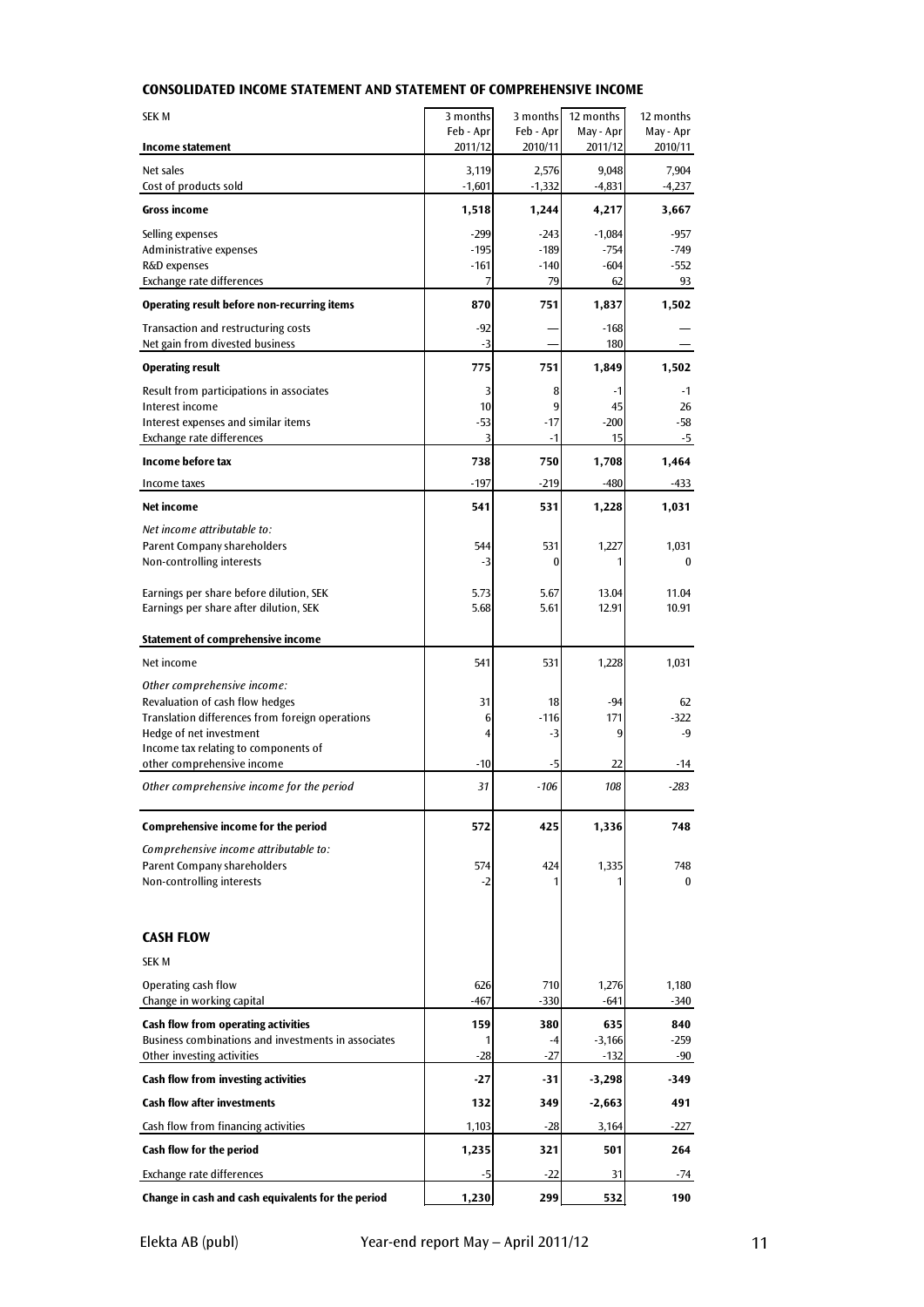## **CONSOLIDATED BALANCE SHEET**

| 2012<br>2011<br><b>Non-current assets</b><br>2,692<br>Intangible assets<br>6,457<br>Tangible fixed assets<br>407<br>236<br><b>Financial assets</b><br>67<br>147<br>Deferred tax assets<br>233<br>206<br><b>Total non-current assets</b><br>3,201<br>7,244<br><b>Current assets</b><br>Inventories<br>755<br>540<br>Accounts receivable<br>2,692<br>2,273<br>Other current receivables<br>1,585<br>2,649<br>Cash and cash equivalents<br>1,895<br>1,363<br><b>Total current assets</b><br>5,761<br>7,991<br><b>Total assets</b><br>8,962<br>15,235<br>Elekta's owners' equity<br>4,999<br>3,832<br>Non-controlling interests<br>11<br>1<br><b>Total equity</b><br>5,010<br>3,833<br><b>Non-current liabilities</b><br>Long-term interest-bearing liabilities<br>4,417<br>782<br>Deferred tax liabilities<br>300<br>675<br>Other long-term liabilities<br>192<br>119<br><b>Total non-current liabilities</b><br>5,284<br>1,201<br><b>Current liabilities</b><br>Short-term interest-bearing liabilities<br>113<br>99 |
|--------------------------------------------------------------------------------------------------------------------------------------------------------------------------------------------------------------------------------------------------------------------------------------------------------------------------------------------------------------------------------------------------------------------------------------------------------------------------------------------------------------------------------------------------------------------------------------------------------------------------------------------------------------------------------------------------------------------------------------------------------------------------------------------------------------------------------------------------------------------------------------------------------------------------------------------------------------------------------------------------------------------|
|                                                                                                                                                                                                                                                                                                                                                                                                                                                                                                                                                                                                                                                                                                                                                                                                                                                                                                                                                                                                                    |
|                                                                                                                                                                                                                                                                                                                                                                                                                                                                                                                                                                                                                                                                                                                                                                                                                                                                                                                                                                                                                    |
|                                                                                                                                                                                                                                                                                                                                                                                                                                                                                                                                                                                                                                                                                                                                                                                                                                                                                                                                                                                                                    |
|                                                                                                                                                                                                                                                                                                                                                                                                                                                                                                                                                                                                                                                                                                                                                                                                                                                                                                                                                                                                                    |
|                                                                                                                                                                                                                                                                                                                                                                                                                                                                                                                                                                                                                                                                                                                                                                                                                                                                                                                                                                                                                    |
|                                                                                                                                                                                                                                                                                                                                                                                                                                                                                                                                                                                                                                                                                                                                                                                                                                                                                                                                                                                                                    |
|                                                                                                                                                                                                                                                                                                                                                                                                                                                                                                                                                                                                                                                                                                                                                                                                                                                                                                                                                                                                                    |
|                                                                                                                                                                                                                                                                                                                                                                                                                                                                                                                                                                                                                                                                                                                                                                                                                                                                                                                                                                                                                    |
|                                                                                                                                                                                                                                                                                                                                                                                                                                                                                                                                                                                                                                                                                                                                                                                                                                                                                                                                                                                                                    |
|                                                                                                                                                                                                                                                                                                                                                                                                                                                                                                                                                                                                                                                                                                                                                                                                                                                                                                                                                                                                                    |
|                                                                                                                                                                                                                                                                                                                                                                                                                                                                                                                                                                                                                                                                                                                                                                                                                                                                                                                                                                                                                    |
|                                                                                                                                                                                                                                                                                                                                                                                                                                                                                                                                                                                                                                                                                                                                                                                                                                                                                                                                                                                                                    |
|                                                                                                                                                                                                                                                                                                                                                                                                                                                                                                                                                                                                                                                                                                                                                                                                                                                                                                                                                                                                                    |
|                                                                                                                                                                                                                                                                                                                                                                                                                                                                                                                                                                                                                                                                                                                                                                                                                                                                                                                                                                                                                    |
|                                                                                                                                                                                                                                                                                                                                                                                                                                                                                                                                                                                                                                                                                                                                                                                                                                                                                                                                                                                                                    |
|                                                                                                                                                                                                                                                                                                                                                                                                                                                                                                                                                                                                                                                                                                                                                                                                                                                                                                                                                                                                                    |
|                                                                                                                                                                                                                                                                                                                                                                                                                                                                                                                                                                                                                                                                                                                                                                                                                                                                                                                                                                                                                    |
|                                                                                                                                                                                                                                                                                                                                                                                                                                                                                                                                                                                                                                                                                                                                                                                                                                                                                                                                                                                                                    |
|                                                                                                                                                                                                                                                                                                                                                                                                                                                                                                                                                                                                                                                                                                                                                                                                                                                                                                                                                                                                                    |
|                                                                                                                                                                                                                                                                                                                                                                                                                                                                                                                                                                                                                                                                                                                                                                                                                                                                                                                                                                                                                    |
|                                                                                                                                                                                                                                                                                                                                                                                                                                                                                                                                                                                                                                                                                                                                                                                                                                                                                                                                                                                                                    |
|                                                                                                                                                                                                                                                                                                                                                                                                                                                                                                                                                                                                                                                                                                                                                                                                                                                                                                                                                                                                                    |
|                                                                                                                                                                                                                                                                                                                                                                                                                                                                                                                                                                                                                                                                                                                                                                                                                                                                                                                                                                                                                    |
|                                                                                                                                                                                                                                                                                                                                                                                                                                                                                                                                                                                                                                                                                                                                                                                                                                                                                                                                                                                                                    |
| 842<br>Accounts payable<br>544                                                                                                                                                                                                                                                                                                                                                                                                                                                                                                                                                                                                                                                                                                                                                                                                                                                                                                                                                                                     |
| Advances from customers<br>1,086<br>1,113                                                                                                                                                                                                                                                                                                                                                                                                                                                                                                                                                                                                                                                                                                                                                                                                                                                                                                                                                                          |
| Other current liabilities<br>2,172<br>2,900                                                                                                                                                                                                                                                                                                                                                                                                                                                                                                                                                                                                                                                                                                                                                                                                                                                                                                                                                                        |
| <b>Total current liabilities</b><br>3,928<br>4,941                                                                                                                                                                                                                                                                                                                                                                                                                                                                                                                                                                                                                                                                                                                                                                                                                                                                                                                                                                 |
| <b>Total equity and liabilities</b><br>15,235<br>8,962                                                                                                                                                                                                                                                                                                                                                                                                                                                                                                                                                                                                                                                                                                                                                                                                                                                                                                                                                             |
| Assets pledged<br>3<br>7                                                                                                                                                                                                                                                                                                                                                                                                                                                                                                                                                                                                                                                                                                                                                                                                                                                                                                                                                                                           |
| <b>Contingent liabilities</b><br>55<br>68                                                                                                                                                                                                                                                                                                                                                                                                                                                                                                                                                                                                                                                                                                                                                                                                                                                                                                                                                                          |

## **CHANGES IN EQUITY**

| <b>SEK M</b>                              | Apr 30, | Apr 30,  |
|-------------------------------------------|---------|----------|
|                                           | 2012    | 2011     |
| <b>Attributable to Elekta's owners</b>    |         |          |
| Opening balance                           | 3,832   | 3,243    |
| Comprehensive income for the period       | 1,335   | 748      |
| Incentive programs including deferred tax | 6       | 41       |
| Exercise of warrants                      | 115     | 180      |
| Option value convertible loan             | 86      |          |
| Repurchase of own shares                  |         | $-100$   |
| Dividend                                  | $-376$  | -280     |
| Total                                     | 4,999   | 3,832    |
| Attributable to non-controlling interests |         |          |
| Opening balance                           |         |          |
| <b>Business combination</b>               | 10      |          |
| Comprehensive income for the period       |         | $\bf{0}$ |
| Total                                     | 11      | 1        |
| <b>Closing balance</b>                    | 5,010   | 3,833    |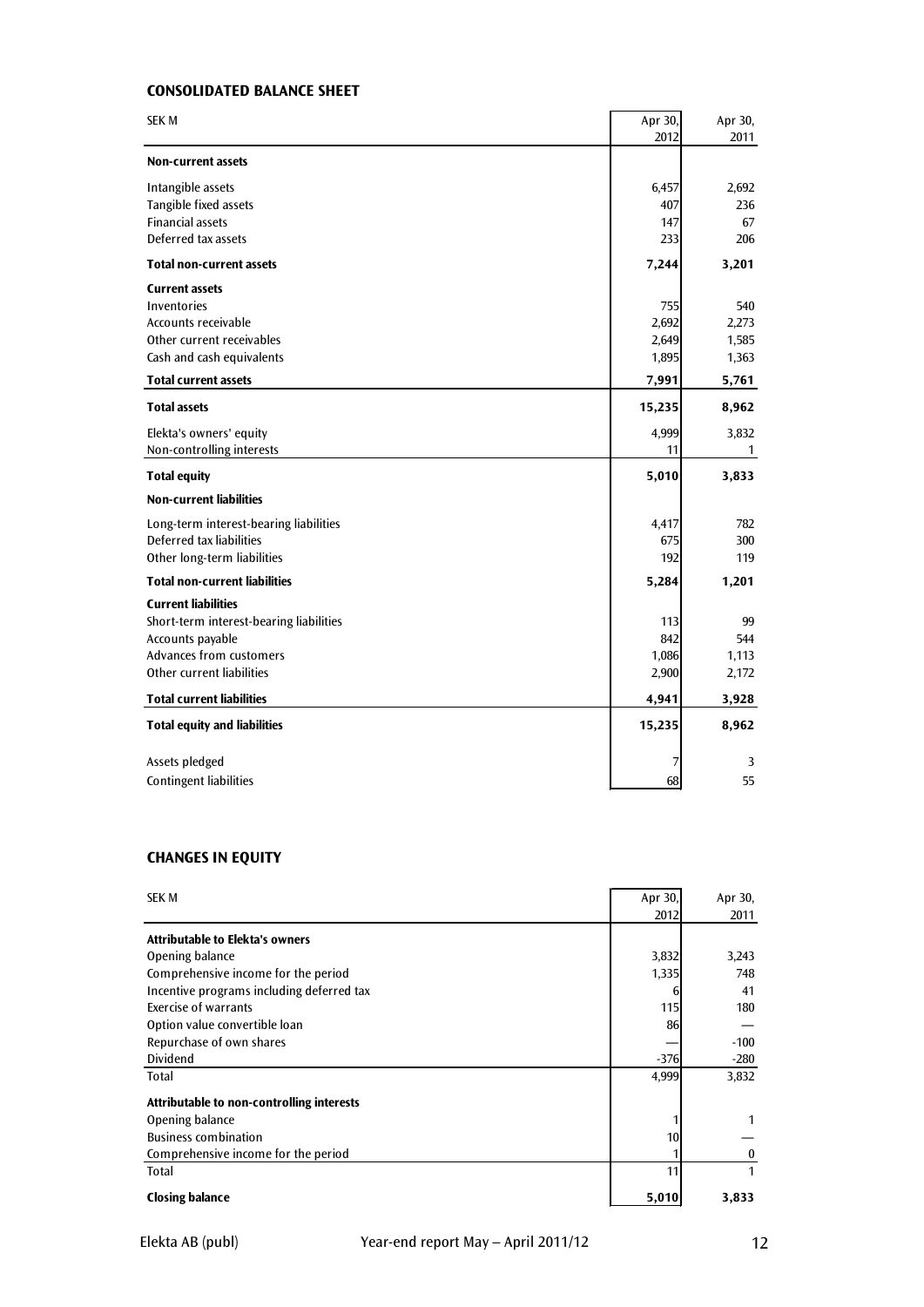| <b>KEY FIGURES</b>             | 12 months<br>May - Apr<br>2006/07 | 12 months<br>May - Apr<br>2007/08 | 12 months<br>May - Apr<br>2008/09 | 12 months<br>May - Apr<br>2009/10 | 12 months<br>May - Apr<br>2010/11 | 12 months<br>May-Apr<br>2011/12 |
|--------------------------------|-----------------------------------|-----------------------------------|-----------------------------------|-----------------------------------|-----------------------------------|---------------------------------|
|                                |                                   |                                   |                                   |                                   |                                   |                                 |
| Order bookings, SEK M          | 5,102                             | 5,882                             | 7.656                             | 8.757                             | 9,061                             | 10,815                          |
| Net sales, SEK M               | 4,525                             | 5,081                             | 6,689                             | 7,392                             | 7,904                             | 9,048                           |
| Operating result, SEK M        | 509                               | 650                               | 830                               | 1,232                             | 1,502                             | 1,849                           |
| Operating margin               | 11%                               | 13%                               | 12%                               | 17%                               | 19%                               | 20%                             |
| Profit margin                  | 11%                               | 12%                               | 12%                               | 16%                               | 19%                               | 19%                             |
| Shareholders' equity, SEK M    | 1.863                             | 1.813                             | 2,555                             | 3.244                             | 3,833                             | 5,010                           |
| Capital employed, SEK M        | 2,850                             | 3,262                             | 4,182                             | 4,283                             | 4,714                             | 9,540                           |
| Equity/assets ratio            | 35%                               | 29%                               | 32%                               | 38%                               | 43%                               | 33%                             |
| Net debt/equity ratio          | 0.27                              | 0.58                              | 0.31                              | $-0.04$                           | $-0.13$                           | 0.53                            |
| Return on shareholders' equity | 19%                               | 23%                               | 27%                               | 30%                               | 30%                               | 29%                             |
| Return on capital employed     | 20%                               | 24%                               | 24%                               | 30%                               | 35%                               | 28%                             |

| <b>DATA PER SHARE</b>          | 12 months | 12 months | 12 months | 12 months | 12 months | 12 months |
|--------------------------------|-----------|-----------|-----------|-----------|-----------|-----------|
|                                | May - Apr | May - Apr | May - Apr | May - Apr | May - Apr | May -Apr  |
|                                | 2006/07   | 2007/08   | 2008/09   | 2009/10   | 2010/11   | 2011/12   |
|                                |           |           |           |           |           |           |
| Earnings per share             |           |           |           |           |           |           |
| before dilution, SEK           | 3.72      | 4.46      | 6.00      | 9.09      | 11.04     | 13.04     |
| after dilution, SEK            | 3.70      | 4.44      | 6.00      | 9.01      | 10.91     | 12.91     |
| Cash flow per share            |           |           |           |           |           |           |
| before dilution, SEK           | $-1.14$   | $-3.04$   | 6.30      | 10.50     | 5.25      | $-28.30$  |
| after dilution, SEK            | $-1.14$   | $-3.03$   | 6.30      | 10.41     | 5.19      | $-28.02$  |
| Shareholders' equity per share |           |           |           |           |           |           |
| before dilution. SEK           | 19.96     | 19.70     | 27.67     | 34.95     | 40.89     | 52.76     |
| after dilution, SEK            | 20.46     | 20.03     | 27.67     | 37.50     | 42.44     | 53.23     |
| Average number of shares       |           |           |           |           |           |           |
| before dilution, 000s          | 93,698    | 92,199    | 92,029    | 92,208    | 93,341    | 94,108    |
| after dilution, 000s           | 94,249    | 92,479    | 92,029    | 92,945    | 94,507    | 95,031    |
| Number of shares at closing    |           |           |           |           |           |           |
| before dilution, 000s          | 93,036    | 91,570    | 92,125    | 92,795    | 93,738    | 94,748    |
| after dilution, 000s           | 94,072    | 92,245    | 92,125    | 95,895    | 95,905    | 96,071    |

Dilution 2006/07 – 2007/08 refers to warrants program 2004/2008. Dilution 2009/10 - 2011/12 refers to warrants programs 2007/2012 and 2008/2012 and share program 2009/2012, 2010/2013 and 2011/2014.

\*) Number of registered shares at closing exluding treasury shares (502,000 shares).

| Data per quarter      | 01      | 02      | 03      | 04      |         | 02      | 03      | 04      | 01      | 02      | 03      | 04      |
|-----------------------|---------|---------|---------|---------|---------|---------|---------|---------|---------|---------|---------|---------|
| <b>SEK M</b>          | 2009/10 | 2009/10 | 2009/10 | 2009/10 | 2010/11 | 2010/11 | 2010/11 | 2010/11 | 2011/12 | 2011/12 | 2011/12 | 2011/12 |
| Order bookings        | 1.658   | 2.150   | 1.897   | 3.052   | .889    | 2.238   | 1.914   | 3.020   | .700    | 2.702   | 2.784   | 3.629   |
| Net sales             | 1.440   | 1.691   | 1.704   | 2.557   | 1.627   | 1.879   | 1.822   | 2.576   | .428    | 1.936   | 2.565   | 3,119   |
| Operating profit      | 89      | 232     | 232     | 679     | 153     | 302     | 296     | 751     | 92      | 385     | 597     | 775     |
| <b>Cash flow from</b> |         |         |         |         |         |         |         |         |         |         |         |         |
| operating activities  | $-138$  | 288     | 439     | 467     | $-30$   | 234     | 256     | 380     | 159     | 83      | 234     | 159     |

| Order bookings growth based<br>on unchanged exchange rates | 01      | 02      | 03      | 04      |         | 02      | 03      | 04      | 01      | 02         | 03         | 04           |
|------------------------------------------------------------|---------|---------|---------|---------|---------|---------|---------|---------|---------|------------|------------|--------------|
| <b>SEKM</b>                                                | 2009/10 | 2009/10 | 2009/10 | 2009/10 | 2010/11 | 2010/11 | 2010/11 | 2010/11 | 2011/12 | 2011/12    | 2011/12    | 2011/12      |
| North and South America                                    | 8%      | 5%      | $-11%$  | 14%     | 0%      | 9%      | 79%     | $-14%$  | 9%      | $8\%$ **)  | $1\% * *$  | $20\% **$    |
| Europe, Middle East and Africa                             | 34%     | 57%     | 33%     | $-9%$   | 41%     | $-16%$  | $-25%$  | 35%     | $-24%$  | 31% **     | $34\% **$  | $-8\% * *$ ) |
| Asia Pacific                                               | 14%     | 6%      | 57%     | 0%      | 16%     | 42%     | $-5%$   | 25%     | 38%     | $6\%$ **   | $-4\% **$  | $19\%$ **)   |
| Group                                                      | 19%     | 22%     | 20%     | 3%      | 19%     | 7%      | 7%      | 9%      | 2%      | $14\%$ **) | $11\%$ **) | $11\%$ **)   |

\*\*) excluding Nucletron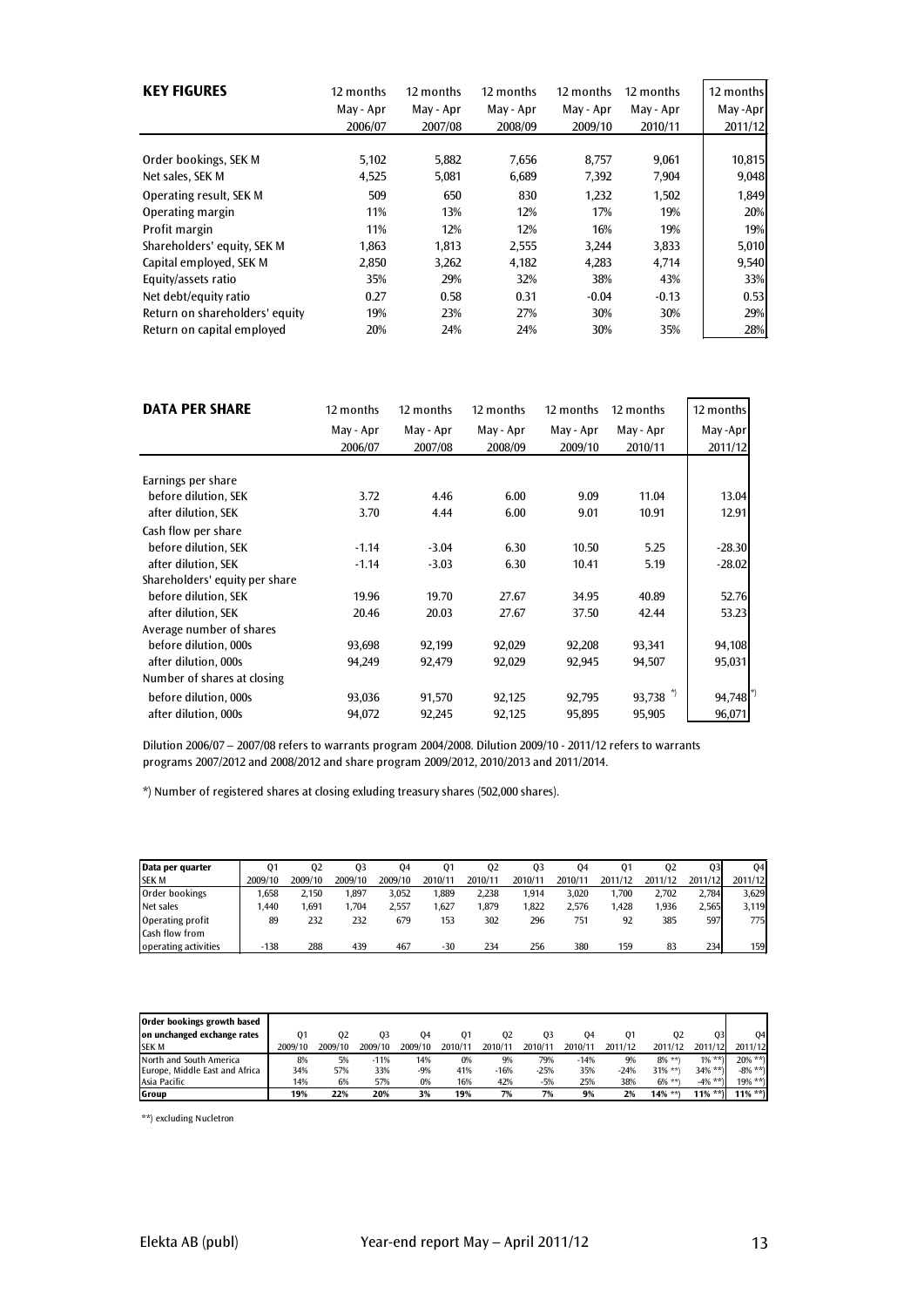## **Segment reporting**

Elekta applies geographical segmentation. Order bookings, net sales and contribution margin for respective region are reported to Elekta's CFO and CEO (chief operating decision maker). In the regions' operating expenses cost of products sold and expenses are directly attributable to the respective region reported. Global costs for R&D, marketing, management of product supply centers and Parent Company are not allocated per region. Currency exposure is concentrated to product supply centers. The majority of exchange differences in operations are reported in global costs.

#### **Segment reporting May-Apr 2011/12**

|                            | North and     | Europe, Africa  | Asia Pacific | Group total | $%$ of    |
|----------------------------|---------------|-----------------|--------------|-------------|-----------|
| <b>SEK M</b>               | South America | and Middle East |              |             | net sales |
| Net sales                  | 3,122         | 3,206           | 2,720        | 9,048       |           |
| Operating expenses         | $-1,981$      | $-2,095$        | $-1,854$     | $-5,930$    | 66%       |
| <b>Contribution margin</b> | 1,141         | 1,111           | 866          | 3,118       | 34%       |
| Contribution margin, %     | 37%           | 35%             | 32%          |             |           |
| Non-recurring items        |               |                 |              | 12          |           |
| Global costs               |               |                 |              | $-1,281$    | 14%       |
| <b>Operating result</b>    |               |                 |              | 1,849       | 20%       |
| Net financial items        |               |                 |              | $-141$      |           |
| Income before tax          |               |                 |              | 1,708       |           |
| May-Apr 2010/11            |               |                 |              |             |           |
|                            | North and     | Europe, Africa  | Asia Pacific | Group total | % of      |
| <b>SEKM</b>                | South America | and Middle East |              |             | net sales |
| Net sales                  | 2,818         | 2,795           | 2,291        | 7,904       |           |
| Operating expenses         | $-1,864$      | $-1,884$        | $-1,549$     | $-5,297$    | 67%       |
| <b>Contribution margin</b> | 954           | 911             | 742          | 2,607       | 33%       |
| Contribution margin, %     | 34%           | 33%             | 32%          |             |           |
| Non-recurring items        |               |                 |              |             |           |
| Global costs               |               |                 |              | $-1,105$    | 14%       |
| <b>Operating result</b>    |               |                 |              | 1,502       | 19%       |
| Net financial items        |               |                 |              | -38         |           |
| Income before tax          |               |                 |              | 1,464       |           |

Elekta's operations are characterized by significant quarterly variations in delivery volumes and product mix, which have a direct impact on net sales and profits. This is accentuated when the operation is split into segments as is the impact of currency fluctuations between the years.